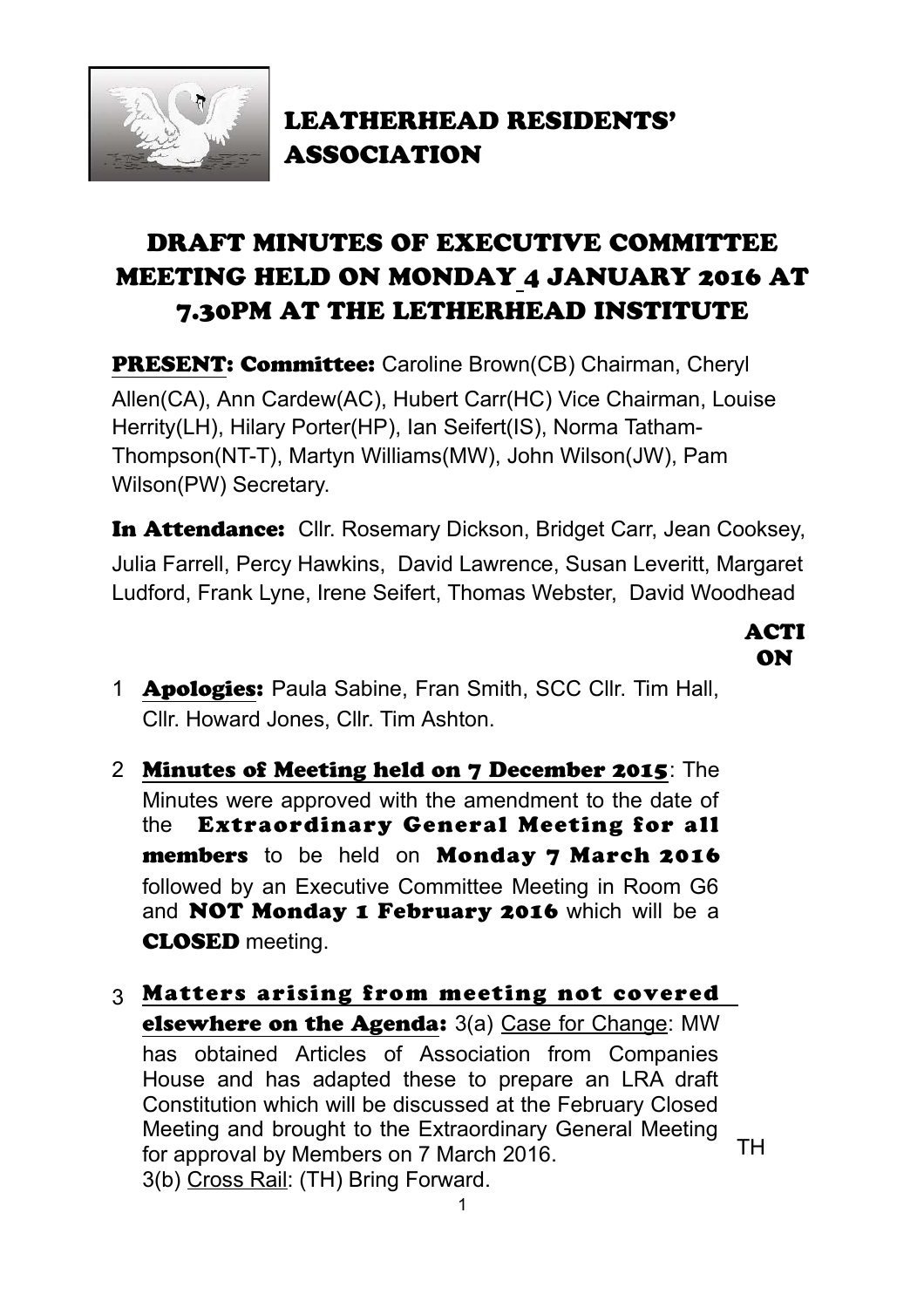Garlands Road: Cllr. Dickson reported that a crossing for residents and students had been agreed and should be in place later in the Summer 2016.

4 **Chairman's Report:** (a) Leach Grove Wood: The campaign to keep Leach Grove Wood as a Village Green has gathered momentum as the NHS is trying to mount a Judicial Review to get the judgement reversed. To pay for the additional legal help required, people in the vicinity of the wood are being asked to donate around £40 and there will be a dance plus a fish/chicken and chips supper for others to help with the donations on Friday 4 March at

the Abraham Dixon Hall. Prices to be notified later. Dennis Wickham has offered his band free.

 (b) Surrey Downs CCG: The Chairman replied earlier to SDCCG who had requested a time slot to address members, but no reply has been received. See Health Report.

(c) Community Infrastructure Levy (CIL): Some time this year the LRA will be consulted on how this money from developers can be spent. MVDC will also be looking at replies received from their Infrastructure Needs Assessment questionnaire which covers roads, schools and hospitals. The LRA would be entitled to 15% of this money for Leatherhead (Parish Councils and Neighbourhood Developments would receive 25%). The re-development of Church Street will also receive some of this money but these plans are held in abeyance until the town centre plans are produced by the Masterplanners.

(d) Meetings with BLEAF and MVDC CEO: No meetings have been held in December.

## 5 Reports from Sub-Committees:

(a) Environment: (i) Litterpick: CA reported that there will be a Litterpick on **Saturday 5 March** in support of the Clean for Queen National Litterpick. Members were asked to contact **CA (01372 370091)** to volunteer. Suggestions on where to litterpick locally are welcome.

(ii) Open Gardens: The LRA Environment subcommittee will be working with the Leatherhead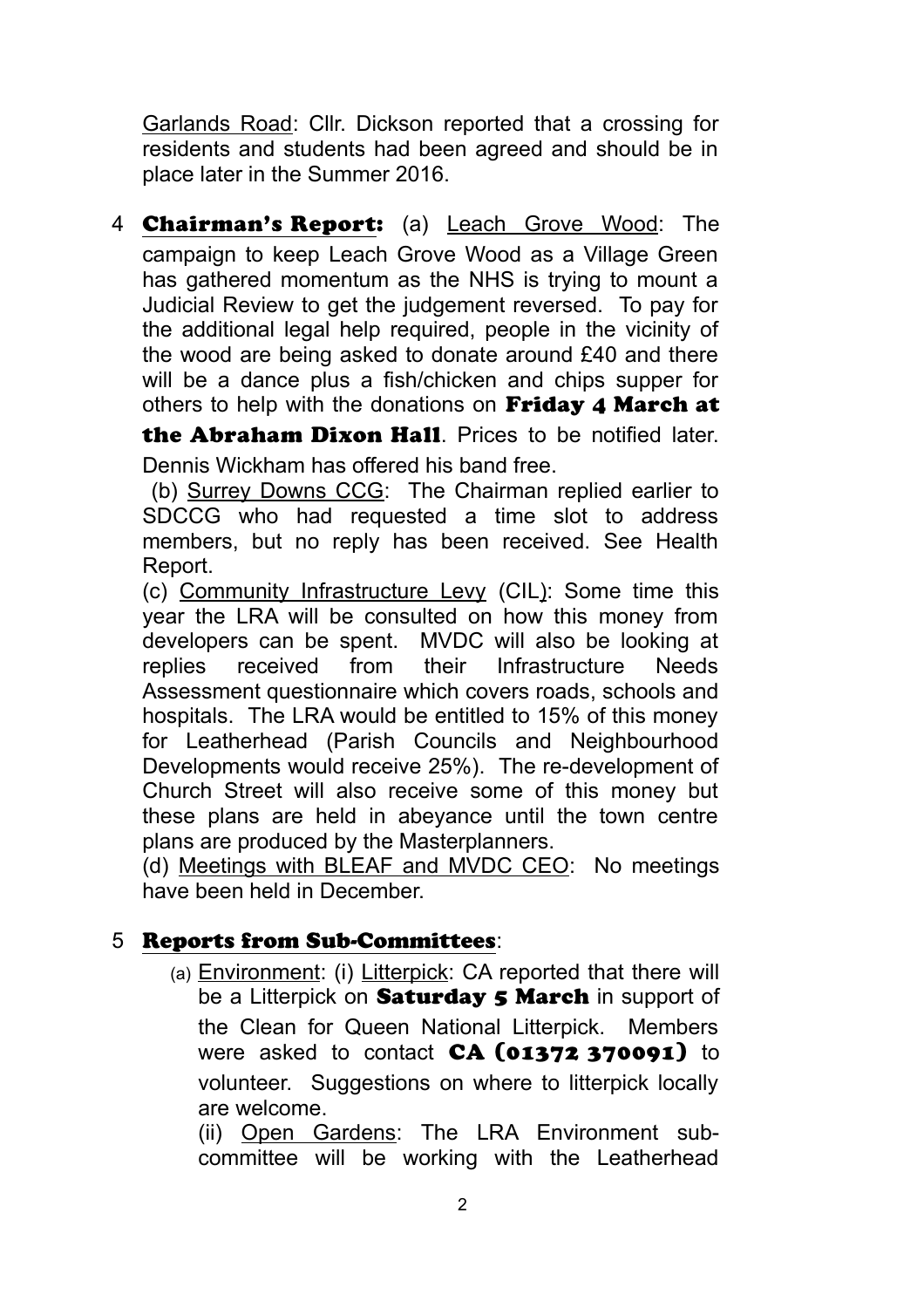Parish Church to arrange **Open Gardens on Sunday 12 June.** We are in need of volunteers to open their gardens please.

- (b) Forward Planning Group: [\(Report\)](http://leatherheadresidents.org.uk/Reports/FPG_January_2016.pdf) Comments can still be made online: [https://www.surveymonkey.co.uk/r/Transformleatherh](https://www.surveymonkey.co.uk/r/Transformleatherhead_Stage2) ead Stage2 up to 15 January 2016 with reference to the Masterplanners' exhibition at the Leatherhead Theatre in early December. HC & JW attended a Reference Group Workshop on 17 December to which both the Community Reference Group and the Councillors Reference Group were invited. Those attending were divided into groups to discuss various subjects. HC & JW were in a discussion group on roads, transport and the river. Because fewer had attended, it gave a good opportunity for close discussion with the Masterplanners who were there in force. The roads were discussed, but until an analysis of traffic is done it was felt nothing could be properly planned. Cllr. Jones had mentioned earlier the reluctance to spend money on this. It was evident that the LRA/FPG Report on the Masterplanners' initial ideas had been thoroughly read and reservations acknowledged. Philippa Curran, the Project Leader, was at pains to assuage our reservations. The next Workshop will be on 7 January run this time by MVDC Officers which HC and JW plan to attend. HC/JW
- (c) Highways: (i) HC has heard that SCC will be engaging in a parking survey. Cllr. Dickson said she had not heard this.
- (d) Health: [\(Report\)](http://leatherheadresidents.org.uk/Reports/Health_January_2016.pdf) (i) Community Hospitals: The next stage consultation open meeting due to be held at the Letherhead Institute on Friday  $15<sup>th</sup>$  January has now been postponed on the grounds that (a) the SDCCG report is not ready and (b) any comments from the audience will not be included in the report. (ii)HP is in contact with other local Resident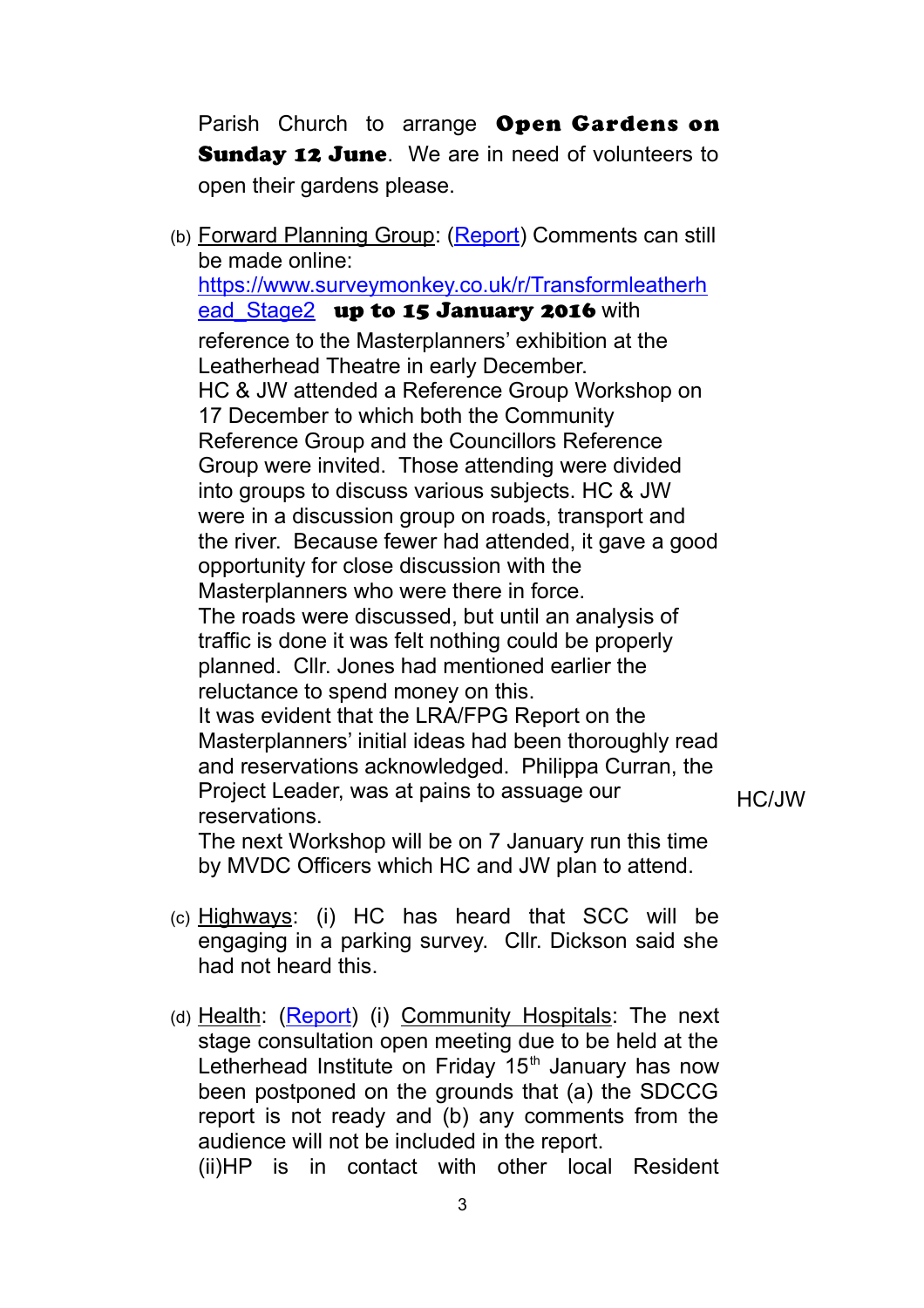Associations(RAs) and the former members of Mid Surrey LINk and it was suggested a Health Concern Group be formed with representatives from the RAs. There is already such a group – Mid Surrey Link which could be re-established but does not want to clash with the PPG Forum, Patient Participation Group(PPG) emphasises patients helping patients and inspection of GP practices by the Care Quality Control Commission involves consulting representatives of the practice PPG. PPGs can be an excellent source of information about your GP practice and other support health services and an opportunity for improving communication between ALL GPs and patients.

JW/CA

- (e) Membership & Publicity: CB reported that these two functions are actually quite different and the work could be divided up between more people. Help was requested – please contact Caroline Brown. Thomas Webster asked if in future the Newsletter could be delivered with the Renewal Forms. It was FS explained why this did not happen this time in **November**
- (f) Planning: [\(Report\)](http://leatherheadresidents.org.uk/Reports/Planning_January_2016.pdf) In the absence of FS, CB read through the Report. (i) Devonshire House: It was agreed we should write again stating that a more imaginative design should be possible which would use the space better enabling every flat to have a parking space and better access for the refuse truck. In addition, the number of flats reduced to six. (ii) Shop Opening Times: Discussion took place on opening and closing times and it was thought all should be the same.
- 6 **Newsletter**: The LRA Newsletter will be distributed by the JWW/ end of February. More copy is required please to JW or CA by 12 January. CA
- 7 **Ashstead & Leatherhead Local:** Contribution by 12 February please. ALL